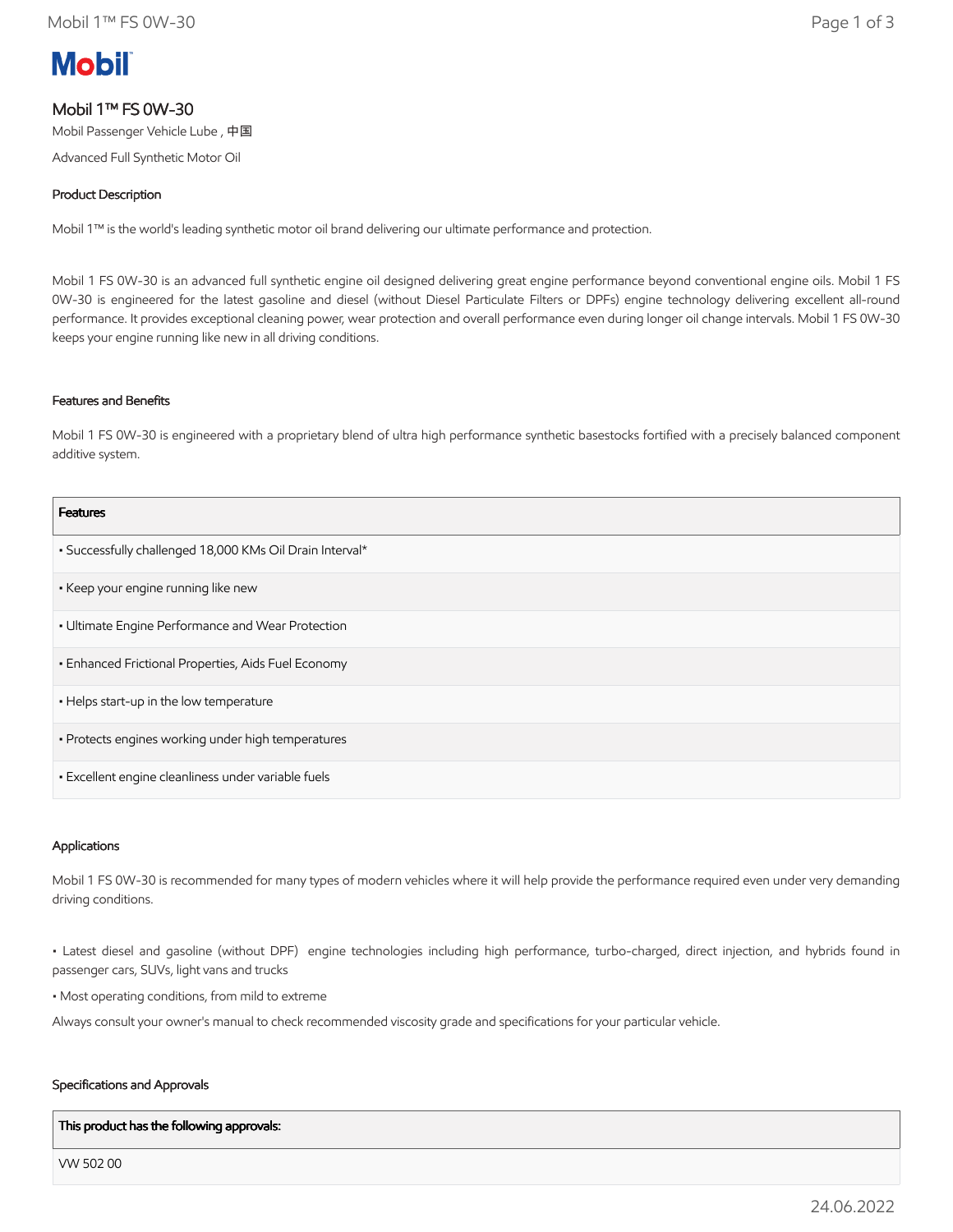Mobil 1™ FS 0W-30 Page 2 of 3

## This product has the following approvals:

VW 505 00

MB-Approval 229.3

MB-Approval 229.5

This product is recommended for use in applications requiring:

API CF

| This product meets or exceeds the requirements of: |
|----------------------------------------------------|
| ACEA A3/B3                                         |
| API SL                                             |
| ACEA A3/B4                                         |
| API SN Engine Test Requirements                    |

## Properties and Specifications

| Property                                                              |       |
|-----------------------------------------------------------------------|-------|
| Pour Point, °C, ASTM D97                                              | $-48$ |
| Flash Point, °C, ASTM D92                                             | 228   |
| Hi-Temp Hi-Shear Viscosity @ 150 C 1x10(6) sec(-1), mPa.s, ASTM D4683 | 3.6   |
| Kinematic Viscosity @ 100 C, mm2/s, ASTM D445                         | 12.2  |
| Kinematic Viscosity @ 40 C, mm2/s, ASTM D445                          | 67    |
| Viscosity Index, ASTM D2270                                           | 182   |
| Mini-Rotary Viscometer, Apparent Viscosity, -40 C, mPa.s, ASTM D4684  | 20800 |
| Ash, Sulfated, mass%, ASTM D874                                       | 1.3   |
| Density @ 15 C, g/cm3, ASTM D4052                                     | 0.847 |
| Total Base Number, mgKOH/g, ASTM D2896                                | 12.6  |

## Health and safety

Health and Safety recommendations for this product can be found on the Material Safety Data Sheet (MSDS) @ [http://www.msds.exxonmobil.com/psims](http://www.msds.exxonmobil.com/psims/psims.aspx) /psims.aspx

All trademarks used herein are trademarks or registered trademarks of Exxon Mobil Corporation or one of its subsidiaries unless indicated otherwise.

01-2022 ExxonMobil (China) Investment Co. Ltd